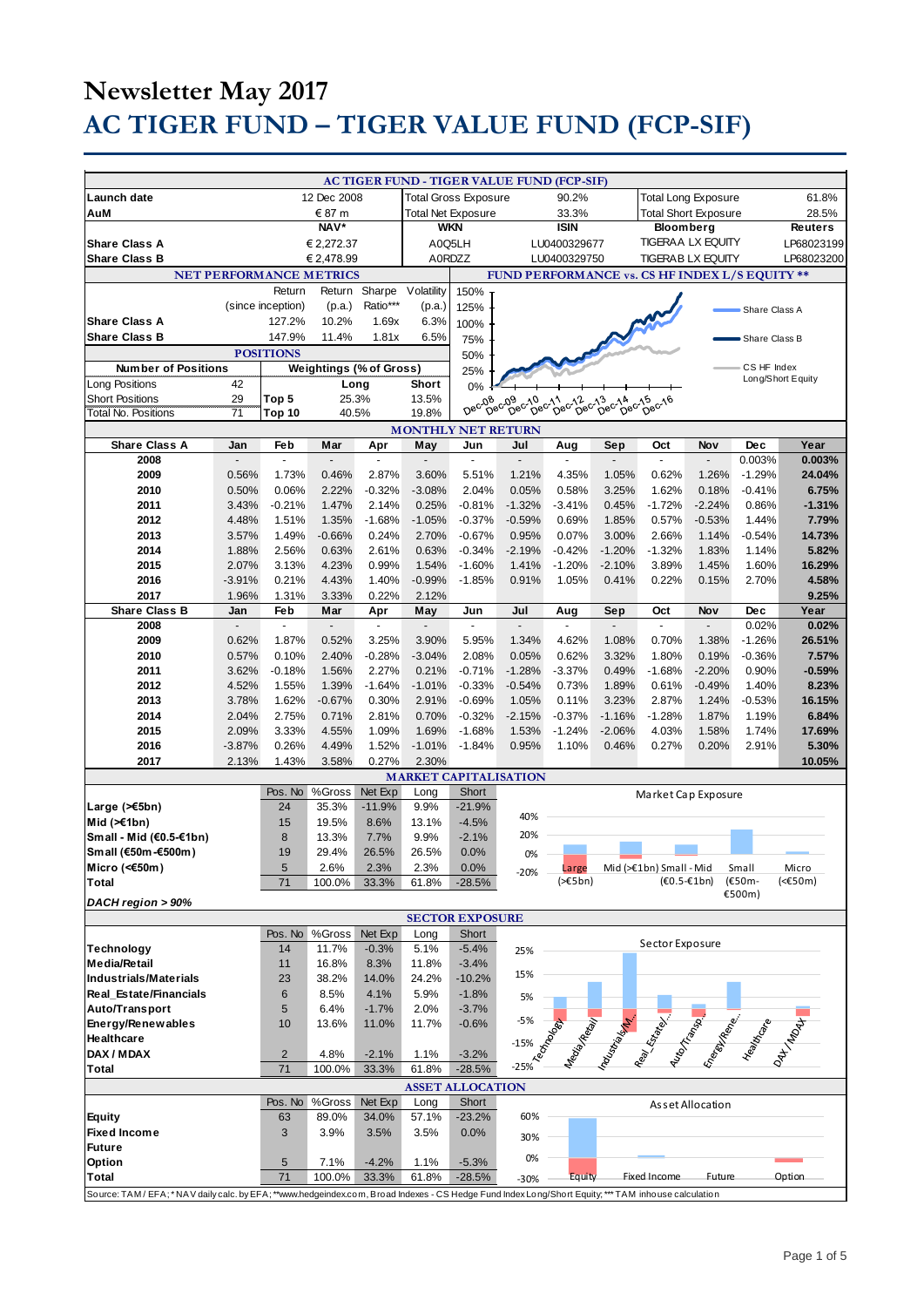## **Tiger Value Fund – May 2017**

### **O Returns: +2.12% (class A)/+2.30% (class B)**

In May, the Tiger Value Fund ("TVF") had a positive net return of +2.12% for share class A and +2.30% for share class B, making a cumulative positive net return of +9.25% and +10.05% for the year to date and  $+127.2\%/+147.9\%$  since inception (share class A/B).

### **O Commentary: Lower net exposure via profit taking and single shorts**

In May, we reduced our net adjusted exposure from 35.4% to 29.8% (excl. 3.5% fixed income linked positions) as we continued to book profits on long positions and by adding new short positions. In addition, we rolled over our single DAX Index Put hedges and Puts on catalyst shorts.

Our most significant attributors were freenet (+58bp), PNE Wind (+36bp), Ferratum (+33bp) and Bauer (+89bp). Bauer (Eur 400m MarketCap) continued to perform strongly with +30% in May as the company profits from its strong order momentum in construction infrastructure projects and it´s statement of significant margin upside in the coming years. Due to its high operating and financial leverage Bauer still trades on a double digit FCF-to-Equity Yield indicating further upside for the company´s share price. Ferratum (Eur 480m MarketCap), a Fintech company, were we have been engaged since its IPO in 2015, is also one of the undiscovered companies which is now getting back on the radar screen. The company is growing by more than 50% profiting from its attractive loan products for private clients. Despite its significant investments into marketing the company is trading on an EV/EBIT 2017 of < 15x and < 9x for 2018. Freenet (Eur 4bn MarketCap) also performed well after its strong Q1 results and promising outlook for its TV and Media business implying significant upside for freenet's share price. In addition, the company is offering an attractive tax-exempt dividend yield of 5% and is trading on an undemanding 13x PER 2018E.

On the negative side, our single short book (incl. single put options) and DAX put index hedges detracted our performance by -64bp as the markets continued to drift higher. Overall the Tiger Value Fund had a very low correlation with equity markets as our net adjusted exposure was in a range of approximately 25% to 35%.

### **O Outlook: Permanent high plateau redux**

In 1929, just 9 days before the biggest stock market crash in history, the US economist Irving Fisher famously stated that "stock prices have reached what looks like a permanently high plateau". After the continuous low volatility drift higher in stock prices this year it seems that many investors and market strategists seem to believe we have again reached a permanent high plateau in stock prices. The VIX (implied option volatility on the S&P500 index) index had its lowest monthly close ever in May. The previous two lowest monthly close were in January 2007 and in January 1994, two dates which marked the beginning of a much more volatile period. In Europe, this lack of volatility can be exemplified by the realized 90-day volatility in the Stoxx Europe 600 index which has now been below 10% since 20 January or for 91 consecutive days in a row. The previous post–GFC record was for 33 days in December 2013. Stock prices do not seem to react to any negative news flow lately whether it is North Korean missile launches, Trump tweets, European politics or lackluster US economic data.

As we have mentioned in previous months' newsletter, the European economy is doing very well at the moment. Unfortunately, this is mainly due to the lagging effect of past stimulus such as the ECB PSPP in our opinion. The incremental benefits from this stimulus should start to fade in the coming months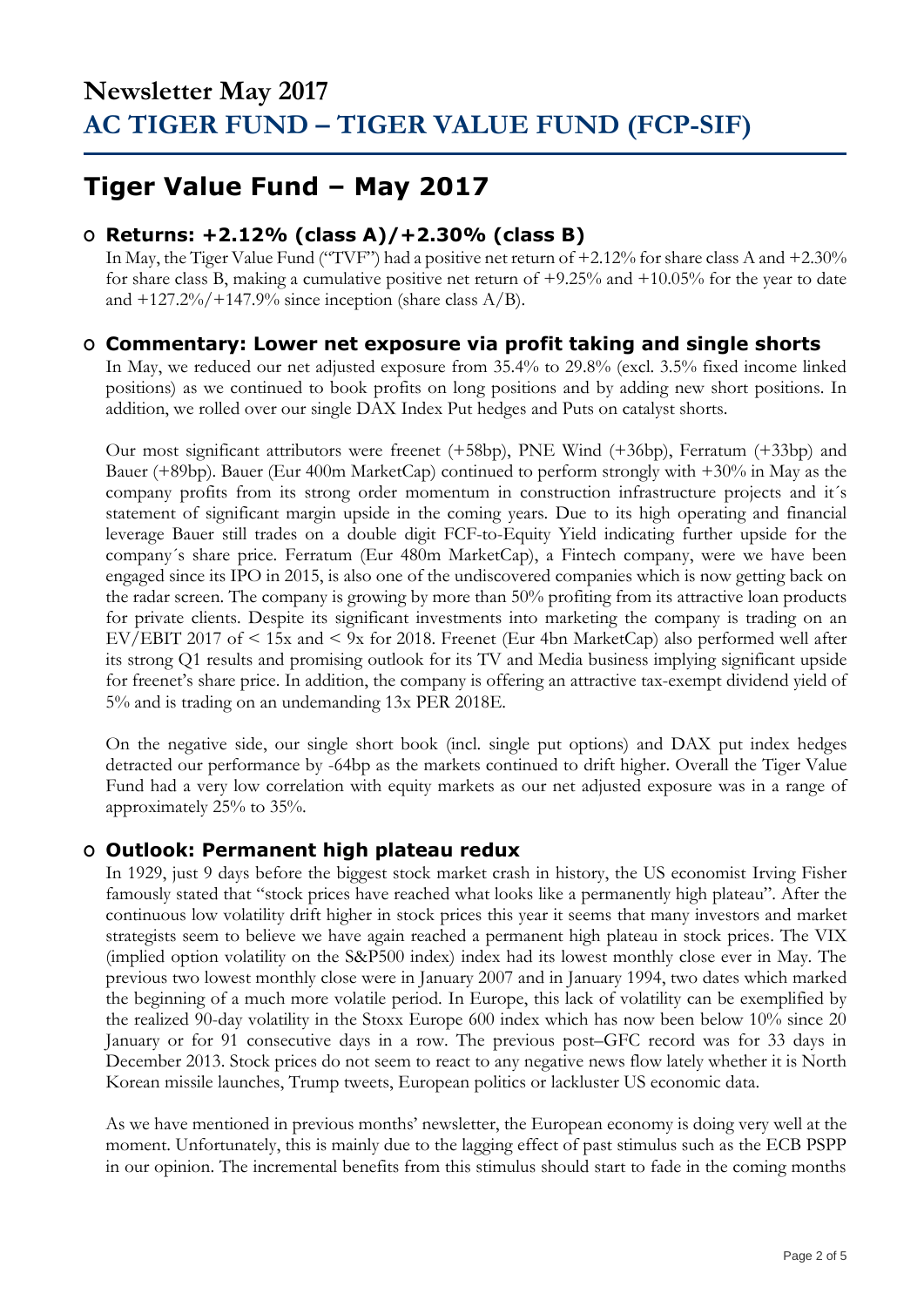as the ECB has started tapering its public sector purchase program while the Euro exchange rate has already bottomed. Nonetheless, at the moment Europe is having its best economic period since the GFC, enjoy it while it lasts!

After a 10% performance of the DAX and Stoxx Europe 600 until the end of May we find fewer attractive long ideas and believe it's now time to get more defensive. During May we reduced our net equity exposure to 30% from approximately 35% at the start of the month through both increasing our short exposure and reducing our longs as the risk/reward ratio had become less attractive. As usual with a gross exposure of 90% we have ample opportunity to pursue additional ideas both on the long and short side in coming months. It's hard at this point to know what will trigger a more volatile period given that the market has shaken off most of the known uncertainties (French election, etc.) but as usual it's the unknown unknowns you have to worry about.

### *The Tiger Value Fund Desk, 2nd June 2017*

 **Matthias Rutsch Marc Schädler Peter Irblad**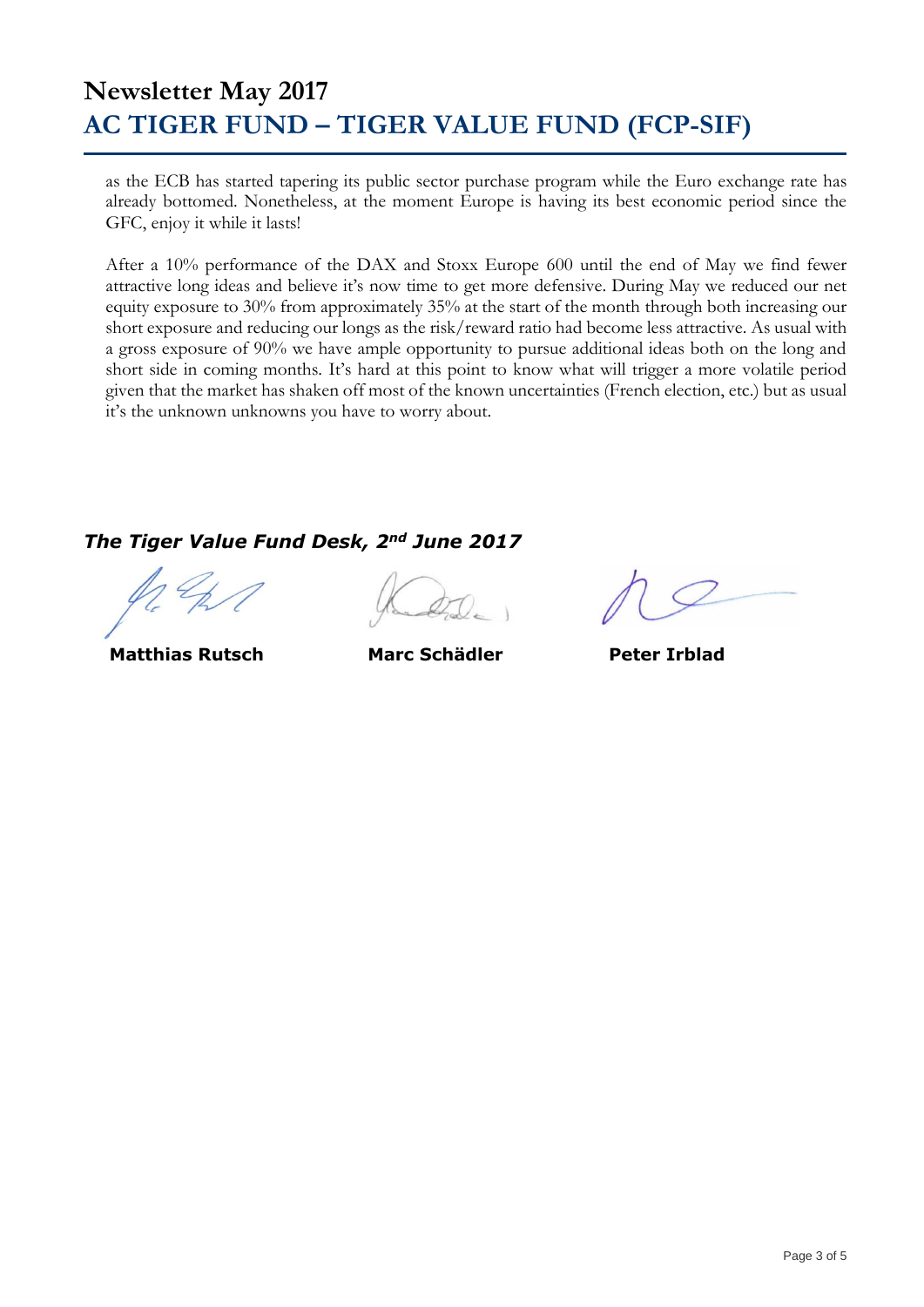#### **Objectives**

The objective is to identify undervalued companies with external catalysts and/or initiate pro-active measures to create shareholder value. The fund aims for a 5 year return of 10-15% p.a. with strong focus on capital preservation.

#### **Investment Strategy**

The Investment Advisor is a specialized fundamental European long/short equity investment manager. The investment philosophy is based on seeking out undervalued value creating companies where we see upcoming catalysts and/or value creation measures that could improve the intrinsic value of the company and drive shareholder returns. At the same time we seek to profit from identifying overvalued value destroying companies where the intrinsic value is continuously being eroded. For each position we perform a detailed analysis including a 360 degree research process and 10 point scoring system (further details are available in our DDQ of investor presentation). The managers foresee a direct dialog with the company as well as with other shareholders to support management to initiate value creating measures. Their partner network i.e. other shareholders, consultants, sector experts, media etc. will help to impact positive change.

The fund intends to engage in 30 long investments with a target net long exposure of around 20-50%. The geographic focus is likely to be Germany, Switzerland and Austria.

| <b>Fund Information</b>   |                             | <b>Fee Structure and Risk Management</b> |                        |
|---------------------------|-----------------------------|------------------------------------------|------------------------|
| Currency                  | <b>EUR</b>                  | Admin/Custodian Fee                      | Up to 0.49%            |
| Legal Entity              | <b>FCP-SIF</b>              | Advisory (Mgmt) Fee                      |                        |
| <b>Fund Domicile</b>      | Luxembourg                  | Share Class A                            | $2.0\%$                |
| <b>Fund Structure</b>     | Open-ended multi-class      | Share Class B                            | 1.5%                   |
| Style mandate             | Long/Short and Active Value | Performance Fee                          |                        |
| <b>Investment Minimum</b> |                             | Share Class A                            | <b>20%</b>             |
| Share Class A             | € 125,000                   | Share Class B                            | 15%                    |
| Share Class B             | € 5,000,000                 | Hurdle Rate                              | None                   |
| Sub. Frequency            | Monthly                     | High Water Mark                          | <b>Yes</b>             |
| Red. Frequency            | Monthly                     | Eligible Investors                       | See Issue Document     |
| <b>Redemption Notice</b>  |                             | Leverage                                 | Maximum 200% of NAV    |
| Share Class A             | monthly $*$                 | Fund Benchmark                           | CS HF Index L/S Equity |
| Share Class B             | 6 months                    |                                          |                        |

\*) The redemption notice has to be send to the Administrator five business days prior to month end (cut-off 5pm). Therefore the redemption term is monthly with a notice period of 5 days. Please see the offering document for further information.

Investors: Sales documents may not be forwarded to investors other than those who meet the 'experienced investor' requirements under the Law of 2007.

#### **Fund Advisor Details and Service Providers**

| <b>Management Company</b>     | Alceda Fund Management SA       |
|-------------------------------|---------------------------------|
| <b>Investment Advisor</b>     | Tiger Asset Management GmbH     |
| <b>Swiss Representative</b>   | <b>ACOLIN Fund Services AG</b>  |
| <b>Prime Broker/Custodian</b> | SEB AB / SEB SA                 |
| <b>Administrator</b>          | European Fund Administration SA |
| <b>Auditor</b>                | PriceWaterhouseCoopers          |